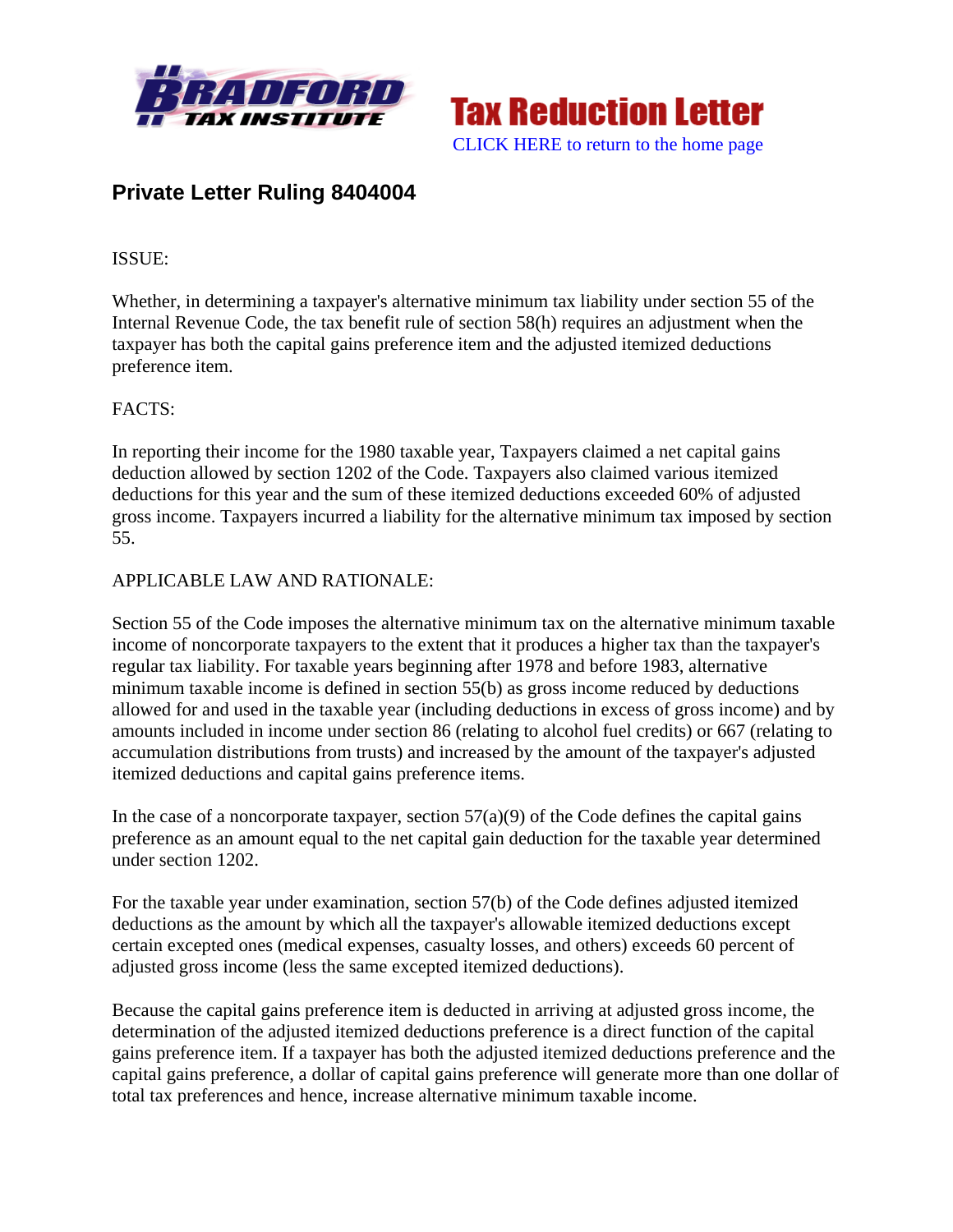Taxpayers contend that the tax benefit rule of section 58(h) of the Code must be invoked in this situation to mitigate the effects of this interaction between the two items of tax preference subject to the alternative minimum tax. Section 58(h) provides that items of tax preference are to be adjusted when the tax treatment giving rise to such items does not result in a reduction of the taxpayer's tax liability for any taxable year.

An automatic tax benefit rule is incorporated in the computation of the alternative minimum taxable income set out in section 55(b) of the Code to the extent that preference deductions which do not reduce a taxpayer's regular tax liability but merely increase negative taxable income are applied to reduce alternative minimum taxable income. See S. Rep. No. 95-1263, 95th Cong., 2d Sess. 204 (1978), 1978-3 (vol. 1) C.B. 502. This automatic tax benefit rule, however, resolves only the problem of negative taxable income. It does not resolve the problem created when the amount of one tax preference item (adjusted itemized deductions) is influenced by the amount of another tax preference item (capital gains deduction).

A method for alleviating the problem caused by the interaction of two preference items is set forth in Rev.Rul. 80-226, 1980-2 C.B. 26. This revenue ruling outlines the steps to be followed in computing the minimum tax imposed by section 56 of the Code when a taxpayer has preference items that do not produce a tax benefit. The tax benefit a taxpayer receives from preference deductions is measured by the excess of gross income over the preference exclusion. The preference exclusion equals the sum of (1) nonpreference deductions used in computing adjusted gross income, (2) personal exemptions, (3) those itemized deductions excepted from the computation of the adjusted itemized deductions preference, and (4) all other itemized deductions to the extent of 60% of adjusted gross income computed without regard to preference deductions. By computing adjusted gross income without regard to preference items for purposes of computing the preference exclusion, the taxpayer is allowed to reduce income with those deductions which, but for the presence of preference items deducted in arriving at adjusted gross income, would be nonpreference itemized deductions. This approach reflects the theory behind the tax benefit rule; the actual benefit received by a taxpayer from tax preference items is measured by the excess of (1) the taxpayer's taxable income computed without regard to preference items over (2) the taxpayer's taxable income computed with regard to tax preference items.

Although Rev.Rul. 80-226 only applies to the computation of the minimum tax under section 56 of the Code, the method it provides for eliminating the influence of tax preference items deducted in arriving at adjusted gross income upon the adjusted itemized deductions preference may also be applied in computing the alternative minimum tax under section 55. For purposes of the alternative minimum tax, the tax benefit received from preference items will be equal to the excess of taxable income computed without regard to preference deductions (i.e., gross income minus the preference exclusion) over taxable income computed with regard to preference deductions. Because deductions in excess of gross income are allowed in determining alternative minimum taxable income, these deductions provide a tax benefit to the extent they lower the tax base upon which the alternative minimum tax is imposed. Therefore, negative taxable income figures must be considered in comparing taxable income computed without regard to preference deductions and taxable income computed with regard to preference deductions. For example, consider a situation in which a taxpayer has \$300x of tax preference items subject to the alternative minimum tax. If this taxpayer's taxable income computed without regard to preference items is \$100x and taxable income computed with regard to preference items is